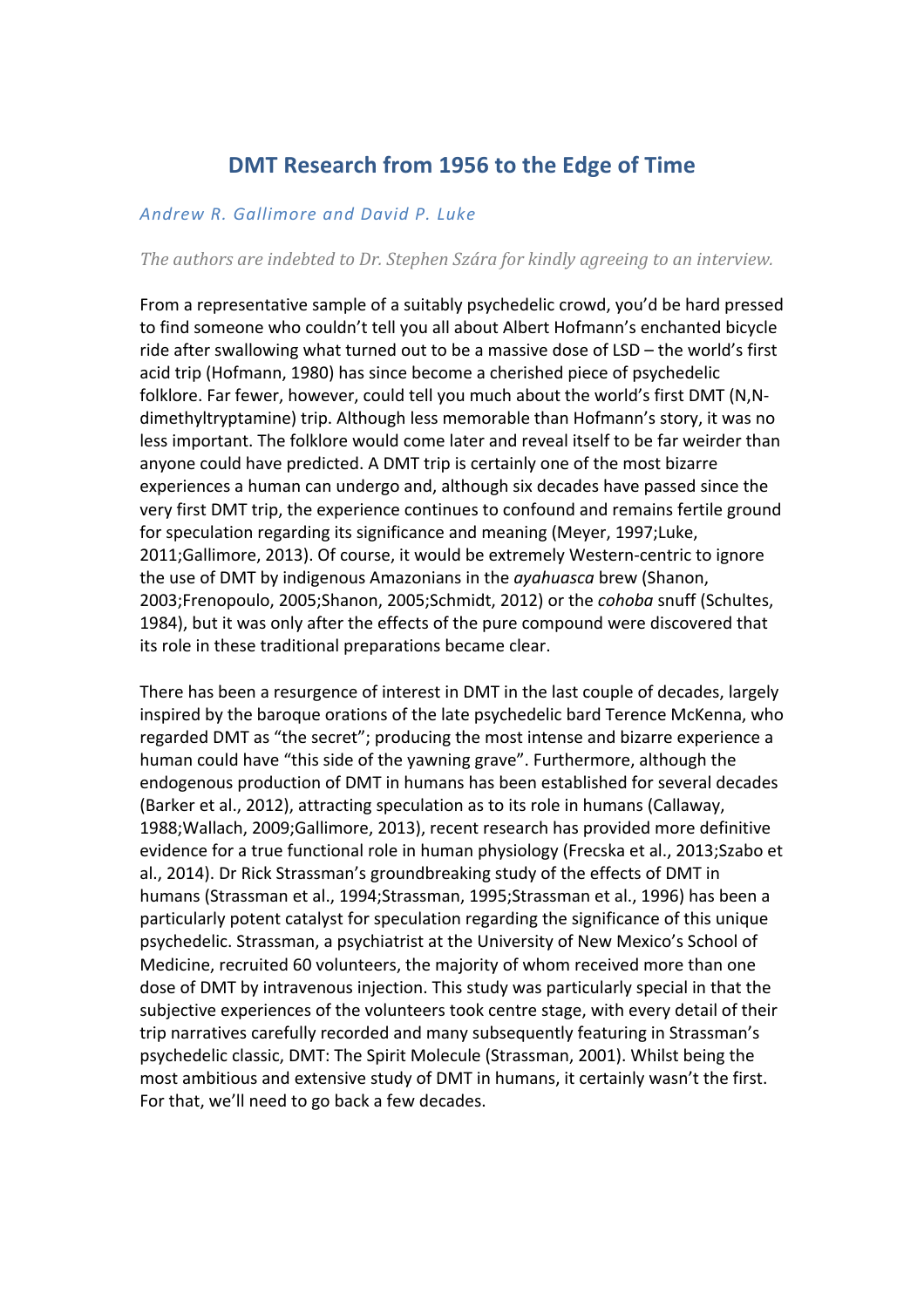# **The first DMT trip**

The story begins sometime in 1953. Hungarian physician and chemist, Dr Stephen Szára, was planning a study to investigate possible biochemical factors in the aetiology of schizophrenia (Szára, 1989). News of the remarkable mind-bending effects of Hofmann's new lysergic acid derivative had already spread throughout the European medical community and Szára was keen to procure a small supply to use in his own research. He wrote to Sandoz, the only source of LSD at the time, to place an order. However, Hungary was firmly locked behind the Iron Curtain and Sandoz seemed wary of sending him the potent new drug. His request was politely refused. Szára needed an alternative:

"At this point, I sent an order to a British pharmaceutical house to purchase 10 grams of mescaline. To my surprise, and delight, the drug arrived in *December 1955. I remember weighing out 400 mg of mescaline in the laboratory* a few days before Christmas and took it home..." (Szára, 2014)

Having read and admired Huxley's 'The Doors of Perception' (Huxley, 1954), Szára was keen to experience the effects of the drug himself. His choice of timing for his first mescaline trip now seems beautifully apposite:

*"On Christmas Day I took it about 3pm. After about one hour I felt nothing, so I* decided to go to the church on the top of the Castle-Hill in Budapest. On my *way, on the bus, I started to feel that my vision had started to change; I was looking* out through the window to the familiar landscape and seeing the *trees moving in a strange way.* When I got to the church I managed to get in, already full with people, standing room only. The ceremony had already started, loud organ music filled the air... to my surprise, as I was looking down *to* the marble floor, it was enlarging around me into a large circle, my *neighbours seemingly far away, while I knew that I could touch them..."* (Szára, 2014)

Suitably heartened by the experience, Szára turned his attention to a recently published article by a trio of analytical chemists, Fish, Johnson and Horning (1955), on the chemical constituents of the *cohoba* snuff, used by indigenous South American tribes to induce states of religious ecstasy (Schultes, 1984). Their analysis yielded only two major components; the first of these was the well-known toad skin secretion, bufotenine (Chilton et al., 1979). In typical 1950s style, medical double act, Fabing and Hawkins (1956), had already established the distinctly unpleasant, somewhat toxic and unimpressively psychoactive effects of this particular tryptamine by squirting large doses into a selection of unfortunate Ohio State Penitentiary inmates. Based on this data alone, it was generally assumed that bufotenine was responsible for the psychoactive effects of *cohoba*. Szára, however, was unconvinced.

The other major component of the snuff was the closely-related and pharmacologically unexplored alkaloid, N,N-dimethyltryptamine (DMT). It would be nice to write that Szára had a *peculiar presentiment* that DMT was the active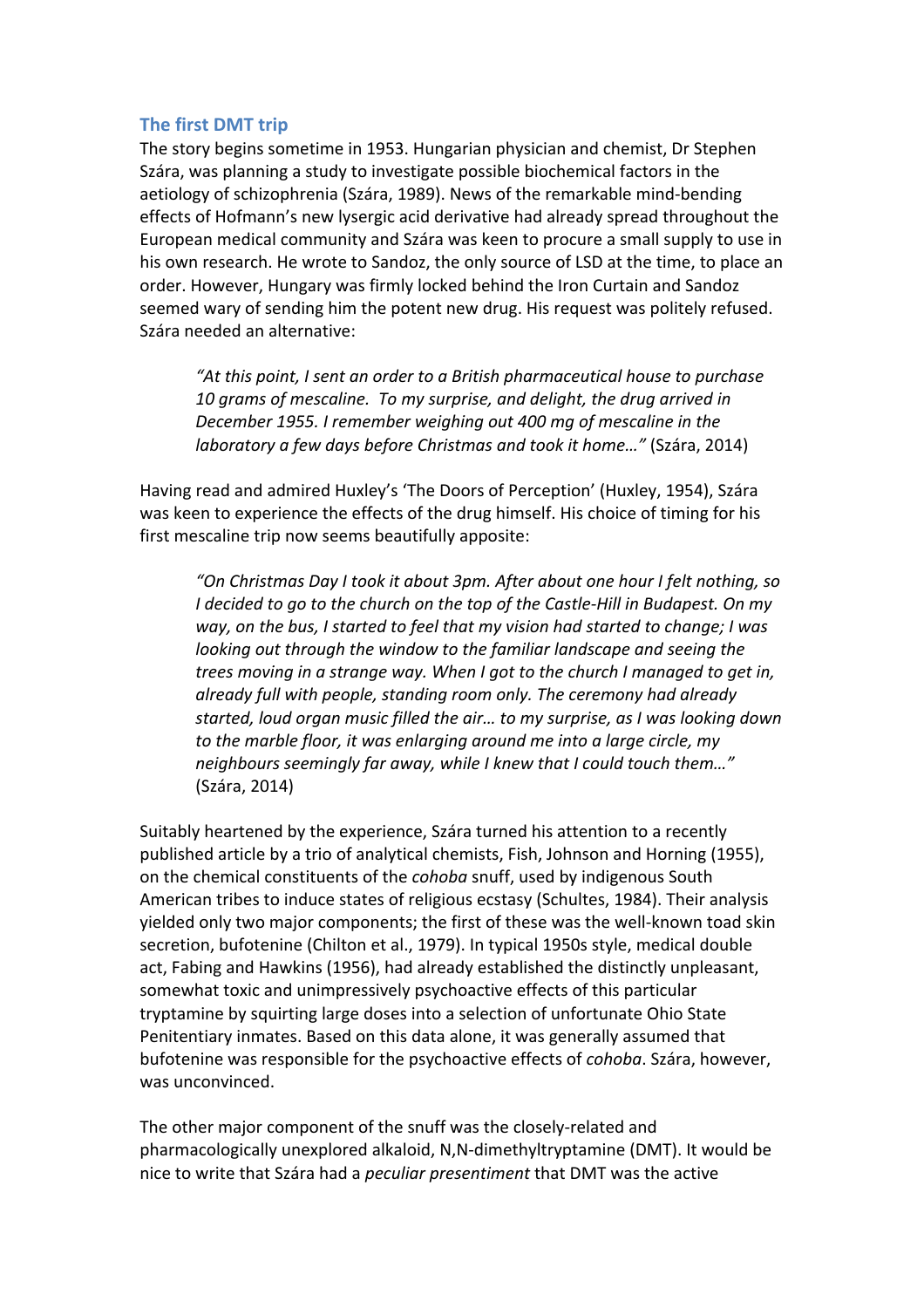psychedelic component of *cohoba*, but he didn't. However, it was obvious that those seeking communication with the gods were hardly likely to be impressed by the dangerously hypertensive, choking and nauseating effects of bufotenine. DMT was the only alternative and so Szára decided to make some. As well as being a physician, Szára has a PhD in organic chemistry and, using the recently published synthesis by Speeter and Anthony (1954), was able to synthesise ten grams of DMT within a few days. Unlike his American counterparts, Szára chose himself as the first test subject (actually, he chose a cat, but we'll skip that part). Mindful that Hofmann had considered 250μg of LSD a conservative first dose and ended up, in Szára's words, "bombed out", he opted for the same tiny amount, which he ingested orally. Of course, nothing happened. Over the next few days he gradually increased the dose up to 10mg/kg, or about three quarters of a gram. Still, no effect. Szára was somewhat discouraged and perhaps ready to abandon DMT when a colleague suggested that he should try injecting it:

"In April of 1956 (the exact day is unknown [Author note: April has a special significance in psychedelic history, with Hofmann first taking LSD on the 19<sup>th</sup> of April]), I tested three doses intramuscularly, paced at least two days apart *to* allow the drug to clear my body. The first dose (30 mg, around 0.4 mg/kg) *elicited some mild symptoms - dilation of the pupils and some coloured geometric forms with closed eyes were already recognizable. Encouraged by these results, I decided to take a larger dose (75 mg, around 1.0 mg/kg), also* intramuscularly. Within three minutes the symptoms started, both the *autonomic* (tingling, trembling, slight nausea, increased blood pressure and pulse rate) and the perceptual symptoms, such as brilliantly coloured oriental *motifs and, later, wonderful scenes altering very rapidly."* (Szára, 2014)

Although Szára is unable to recall more details of this first experience, the trip had the typical DMT flavour familiar to contemporary users – complex geometric patterns give way to fully formed, immersive hallucinations. It was clear to Szára that this was the secret:

"I remember feeling intense euphoria at the higher dose levels that I attributed to the excitement of the realization that *I*, indeed, had discovered a *new hallucinogen…"* (Szára, 2014)

#### **Strange new worlds: Szára's first study**

Szára wasted no time in beginning the very first study of the effects of DMT in human subjects. He recruited 30 volunteers, mainly doctors from the hospital where he worked, the National Institute for Mental and Nervous Diseases, Budapest. All received 0.7 mg/kg (about 50mg for an average person) DMT intramuscularly and their experiences carefully recorded (Sai-Halasz et al., 1958). Sadly, however, only a handful of these early DMT trip reports were published, purely as representative examples. The hospital has long since closed down, Szára's contemporaries have all since passed away and all the original data has been lost. Despite this, the few surviving reports offer an invaluable insight into the experiences of those very first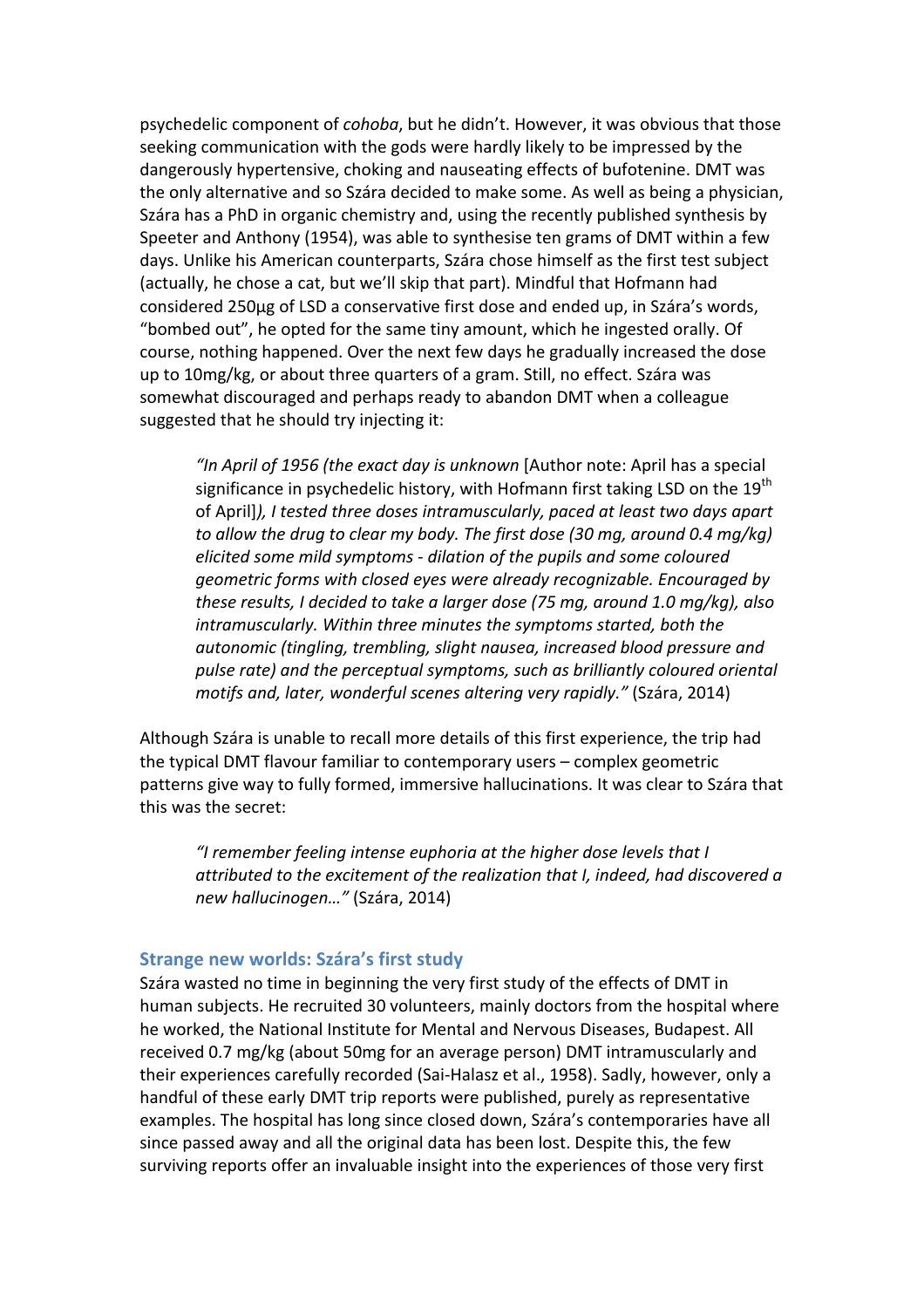volunteers. For anyone familiar with modern DMT trip reports or, indeed, who has taken DMT themselves, these early accounts will resonate. However, rather than simply presenting these reports in isolation, it might be more interesting to contextualize them with selections from modern trip reports for comparison. It must be borne in mind that, although, to modern DMT users, the phenomenological content is certainly the most fascinating feature of the experience, the early DMT researchers were less aware of its significance. Szára, a self-confessed "old-fashioned scientist" and somewhat wary of "New Age stuff", pointed out:

"When these experiences, such as God, strange creatures and other worldliness, appeared in our DMT studies, we did not philosophize about *them but, as psychiatrists, we simply classified them as hallucinations."* (Szára, 2014)

As such, it is unsurprising that subjects weren't pressed to elaborate on their visions and the reports can seem terse. In contrast, trip reports garnered from online databases and forums, such as Erowid or the DMT Nexus, are often characteristically detailed and sometimes frankly verbose. Despite this difference, the parallels between these early reports and those of modern users are nonetheless revealing. In Szára's first study (Sai-Halasz et al., 1958), a 28-year old male physician (we'll call him Adam) was one of the first to receive his 50mg dose:

"The room is full of spirits...the images come in such profusion that I hardly *know* where *I* want to begin with them! I see an orgy of color, but in several *layers* one after the other... Everything is so comical...one sees curious objects, *but nevertheless everything is quickly gone, as if on a roller-coaster."* (Sai-Halasz et al., 1958)

Even this brief trip report extract features a number of fairly characteristic DMT motifs  $-$  the user is hurtled through a rapidly changing procession of complex visual imagery, meets discarnate entities (it is perhaps a reflection of the time that these were reported as 'spirits') and sees "curious objects". The rollercoaster analogy is often used to describe the sense of moving extremely rapidly through the highly complex visuals as the trip unfolds. The following extract is from one of 340 modern DMT trip reports collected by Peter Meyer and an anonymous blogger known only as Pup, compiled from numerous sources and published online (Meyer and Pup, 2005):

*"This* was by far the most intense experiment that I had done and it was like riding a roller coaster through a fractal. As the trip was winding down I tried *to* concentrate on the designs as they flowed by and through me to check out *the complexities. As one of the more interesting designs flowed by I focused on a circular design that morphed as I focused on it into an eye with a grinning mouth below it. The smile seemed more maniacal than friendly, but was never less an amazing sight."* (Meyer and Pup, 2005, Report #36)

Many modern users find that, whilst being indescribably bizarre, the experience is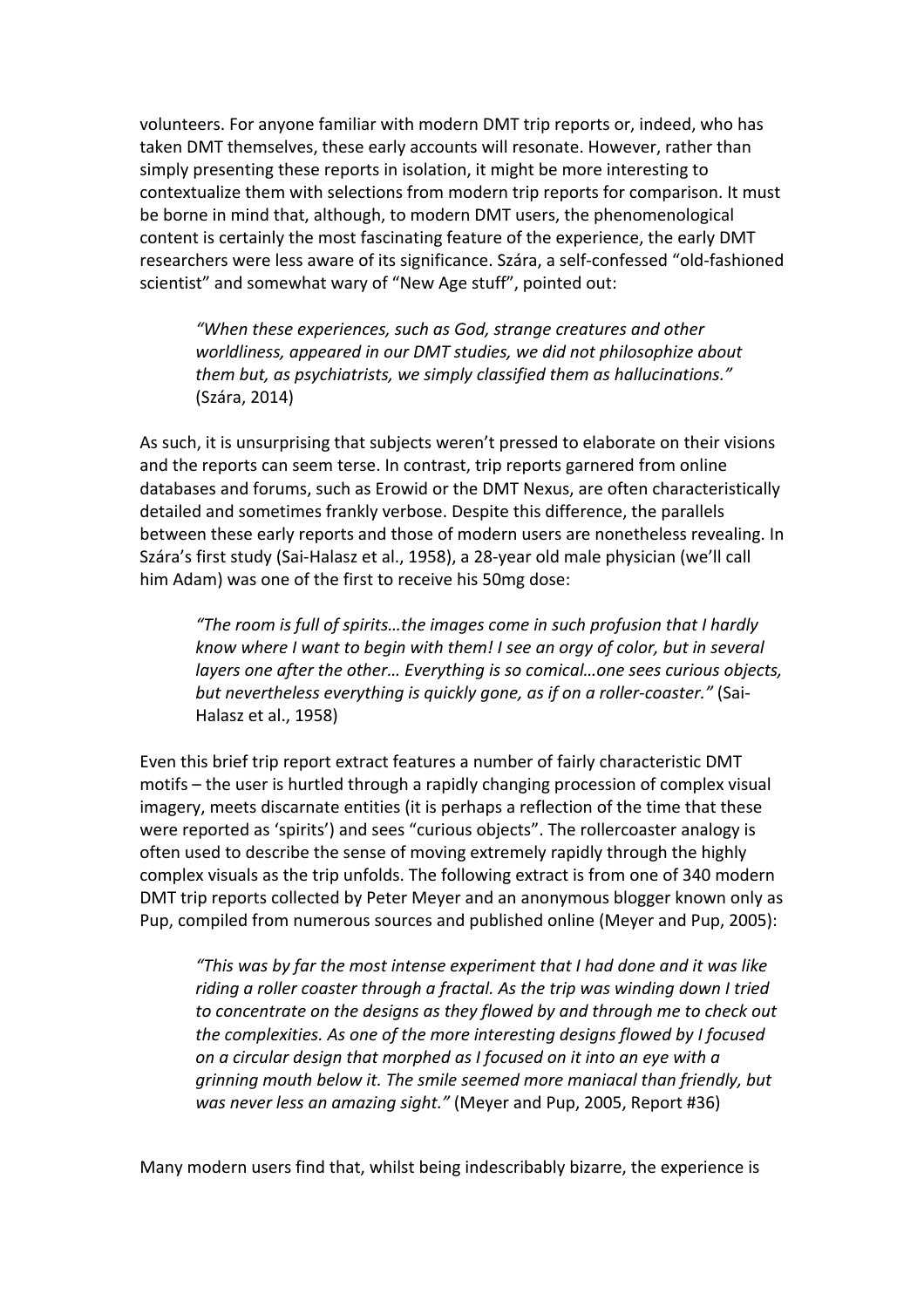often suffused with a sort of comical ambience  $-$  the maniacal grinning mouth in the above report is perhaps indicative of this  $-$  and it's notable that Szára's subject, Adam, also seemed to experience this. Timothy Leary, in his seminal 1966 article, *Programmed Communication During Experiences with DMT* (Leary, 1966), articulated this type of experience with characteristic eloquence:

"Eyes closed... suddenly, as if someone touched a button, the static darkness of retina is illuminated . . . enormous toy-jewel-clock factory, Santa Claus *workshop* . . . not impersonal or engineered, but jolly, comic, light-hearted. The evolutionary dance, humming with energy, billions of variegated forms spinning, clicking through their appointed rounds in the smooth ballet..." (Leary, 1966)

This contributor to the fabulous drug information website, Erowid, describes a strikingly similar scene:

"It was generally like a wacky toy factory. Gadgets, widgets, twirling *machines, stair-step pattern, Escher-like "space" and tunnels and chutes. The beings* would seem to go "look!" and I felt I was supposed to look." (Erowid Experience #11258, 2001)

Even in the hospital setting of Strassman's study, such madcap scenes were commonplace:

"Something took my hand and yanked me. It seemed to say, "Let's go!" Then I *started flying through an intense circus-like environment...there was a crazy circus sideshow*  $-$  *just extravagant.* It's hard to describe. They looked like *Jokers.* They were almost performing for me. They were funny looking, bells *on their hats, big noses."* (Strassman, 2001, p169)

It is tempting to suggest that the "curious objects" reported by Adam are those that appear throughout the modern DMT trip report literature, often presented or revealed by elfish entities (we'll come to these later!):

"A gaggle of elf-like creatures in standard issue Irish elf costumes, complete with hats, looking like they had stepped out of a hallmark cards "Happy Saint *Patrick's Day"* display, were doing strange things with strange objects that *seemed to be a weird hybrid between crystals and machines."* (Meyer and Pup, 2005, Report #19)

"I saw the most indescribably beautiful "objects" here. I was fascinated. The *'elves'* seemed to want me to do the same thing that they were doing. It was *frustrating."* (Meyer and Pup, 2005, Report #125)

#### **Early entity experiences**

Of course, to anyone at all familiar with the DMT experience, it is not so much what you see that commands particular attention but, rather, *where* you go and who you meet there. A large proportion of DMT users, about 50% in Strassman's study (Strassman, 2008), report travelling to normally invisible worlds and meeting an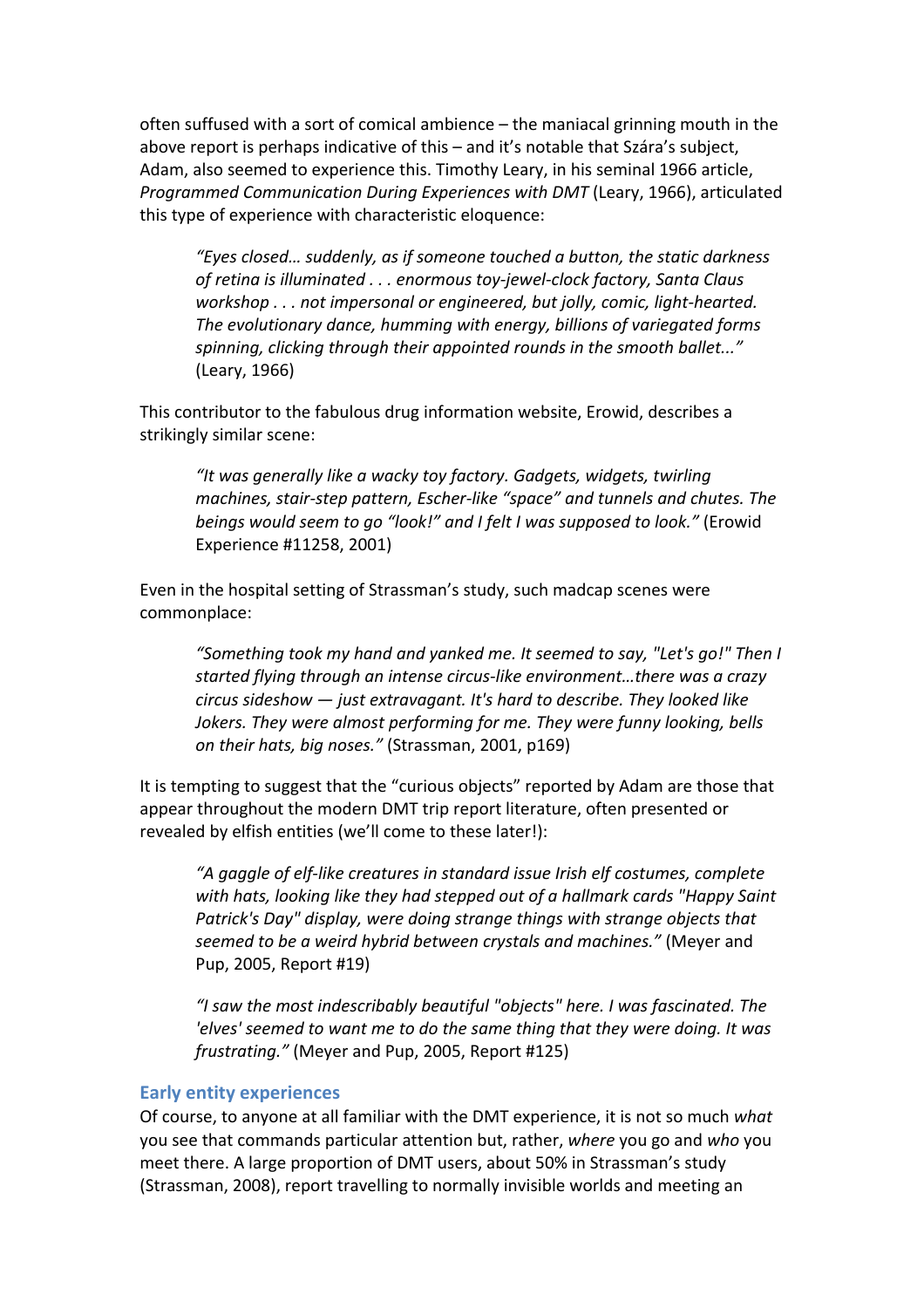array of peculiar beings. Curiously, this type of experience was represented in Szára's first cohort (Sai-Halasz et al., 1958), so might be considered as a core feature of DMT experiences, rather than a later counter-cultural affectation. A 27-year old female physician (we'll call her Bella) describes the characteristic auditory effects that precede 'breaking through':

*"The whistling has stopped; I have arrived. In front of me are two quiet, sunlit* Gods. They gaze at me and nod in a friendly manner. I think they are *welcoming me into this new world."* (Sai-Halasz et al., 1958)

Although this new world seems somewhat more sedate than the worlds many DMT users are familiar with, the sense of having arrived in another place is unambiguous, as is the presence of non-human entities. There is even an attempt at communication:

"One of the Gods—only his eyes are alive—speaks to me: 'Do you feel *better?'"* (Sai-Halasz et al., 1958)

It's intriguing that Bella described these entities as 'Gods', and tempting to speculate that they possessed qualities that inspired a sense of supreme power and wisdom. Entities with such qualities, whilst only occasionally referred to as Gods, are certainly common in the experiences of modern DMT trippers:

*"There were these beings that seemed to inhabit this place, that seemed to come off as vastly more intelligent and vastly more capable."* (Erowid Experience #52797, 2006)

Sometimes these entities actually claim to have the sort of power we might expect from Gods  $-$  the power to create life  $-$  although their behaviour can often be less than godly:

"I did see intelligent insect alien god beings who explained that they had *created us, and were us in the future, but that this was all taking place* outside of linear time. Then they telepathically scanned me, fucked me, and *ate me."* (Meyer and Pup, 2005, Report #213)

Later in the experience, Szára's subject, Bella, moved into an enclosed environment:

"From the darkness I see through the black iron lattice into the bright *temple.*" (Sai-Halasz et al., 1958)

Whilst no further details are given regarding this temple, many modern DMT users report entering a place with a temple-like quality:

"There is a corridor with a very tangible ambience, one can feel the space *around.* It now appears to be a temple structure of some futuristic sort, like some space age Hindu/Mayan temple with the walls displaying architecture similar to the Pyramid of the Sun at Teotihuacan except the walls are inverted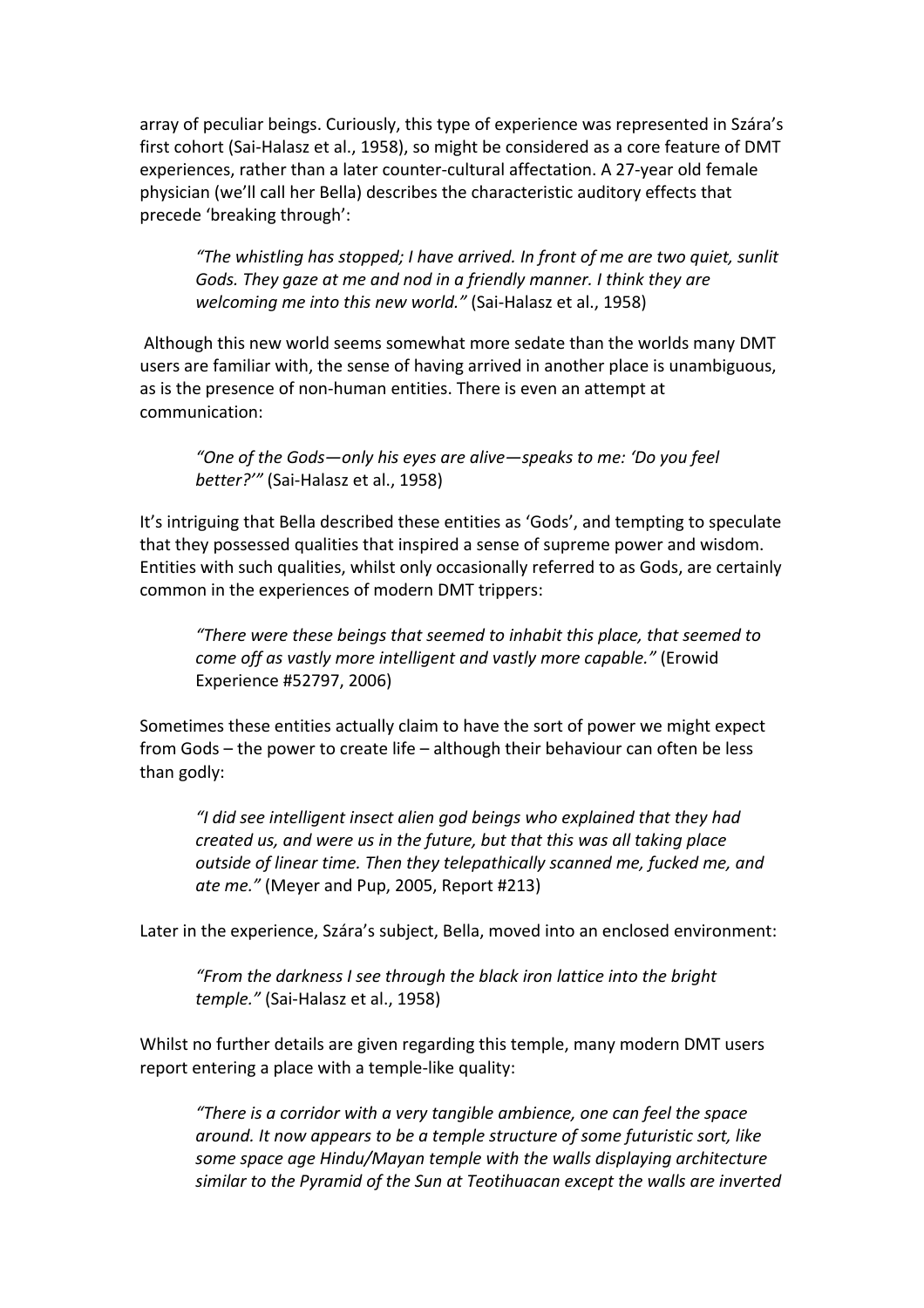*to* angle outward with the terraces reversed. It seems very real but also very *fleeting, changing rapidly."* (Meyer and Pup, 2005, Report #97)

Despite being somewhat brief and lacking detail, these earliest trip reports seem to hint at the type of experiences DMT users would describe decades later. This pattern continues with the studies that followed.

#### **Horrible orange people**

Once Szára's first study was published, other physicians understandably became interested in DMT and began similar studies of their own. Turner and Merlis (1959) were interested in comparing the effect of pure DMT with those of the *cohoba* snuff. Their plucky recruits were convinced to inhale up to a gram of the snuff every 30 minutes, presumably until they could take no more. Unfortunately, neither subjective nor objective effects were observed, barring an awful lot of coughing and sneezing and general "discharging". The DMT injections were more successful, although only a single trip report apparently merited publication. A 33-year-old psychotic female (we'll call her Carla) was given 50mg DMT intramuscularly. Following a brief period of anxiety and an apparent struggle against the effects, Carla fell into a dreamlike state, before awakening suddenly after about 5 minutes. She appeared to regain awareness of her surroundings and was then able to relate her experience to the attending physician:

"It is as if I were away from here for such a long time... In a big place and they were hurting me. They were not human. They were horrible... I was living in a *world of orange people...*" (Turner and Merlis, 1959)

Of all the early DMT trip reports, this is one of the most intriguing. It isn't unusual for DMT users to experience entities that appear less than benevolent, although it should be pointed out that Carla had a history of physical abuse. A number of Strassman's volunteers also reported non-human entities with some degree of malevolent intent or, at least, that were either visually objectionable or performing some unpleasant act on the user. Insectoid creatures appear regularly:

"When I was first going under there were these insect creatures all around *me.* They were clearly trying to break through. I was fighting letting go of who *I* am or was. The more *I* fought, the more demonic they became, probing into *my* psyche and being. I finally started letting go of parts of myself, as I could *no longer keep so much of me together."* (Meyer and Pup, 2005) #186

"With its innumerable eyes it gazed at me steadily and extended a tentacle. At the same moment it fired a beam of light directly between and above my eyes. The alien laser was pinkish-green. It hurt. I begged it to stop. I whimpered. Please stop, you're hurting me..." (Meyer and Pup, 2005, Report #273)

Sometimes, the user appears to be the subject of some sort of experimentation: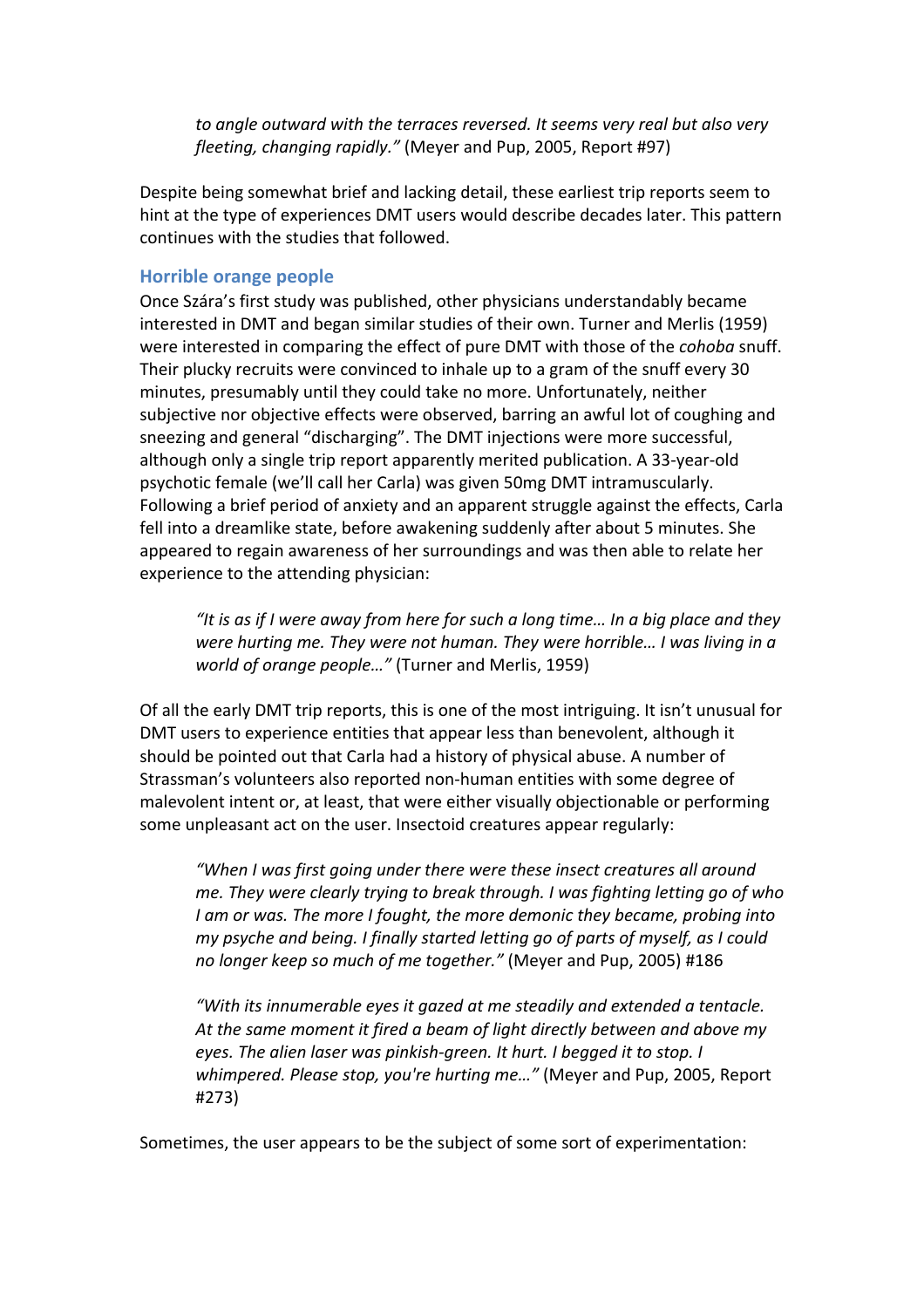*"There were four distinct beings looking down on me, like I was on an operating-room table. I opened my eyes to see if it was you and Josette, but it* wasn't. They had done something and were observing the results. They are vastly advanced scientifically and technologically." (Strassman, 2001, p194)

*"I felt like I was in an alien laboratory, in a hospital bed like this, but it was over there.* A sort of landing bay, or recovery area. There were beings. I was *trying to get a handle on what was going on. I was being carted around. It didn't look alien, but their sense of purpose was. It was a three-dimensional* space... They had a space ready for me. They weren't as surprised as I was. It was incredibly un-psychedelic. I was able to pay attention to detail. There was *one main creature, and he seemed to be behind it all, overseeing everything.* The others were orderlies, or dis-orderlies." (Strassman, 2001, p197)

It was these 'alien experimentation' experiences that prompted Strassman to suggest, as others have, a relationship between DMT and alien abduction, during which the abductee is often subjected to painful experimental procedures, probing and measurements (Mack, 1994). However, despite some similarities, there are enough differences, including the absence of the classic 'alien greys' in the DMT state, to suggest that they are distinct (Luke, 2011). Although we have no further details as to the nature of the creatures that were 'hurting' Szára's subject, Carla, it's notable that accounts of negative interactions with non-human entities are not purely a modern feature of the DMT experience.

# **Enter the little people: Szára's second study**

As well as 'normal' subjects, Szára was also keen to observe the effects of DMT in some of the psychiatric patients at the hospital. There was a growing belief in psychiatry that these new "psychotogenic" agents, specifically LSD and mescaline, might be useful in the treatment of psychosis or at least as diagnostic tools. Szára selected 24 female in-patients, the majority with a diagnosis of schizophrenia, and all were given 1mg/kg DMT intramuscularly (Boszormenyi and Szára, 1958). Only three case reports were featured in the resulting publication and these were objective accounts of the patients' behaviour after DMT administration, as recorded by the physician – any insight into the subjective experiences of the patients could only be gleaned from their spontaneous utterances. Despite this, one of the case reports is particularly salient. The patient was a 30-year-old female (we'll call her Daisy) with "persecutory delusion and paranoid behaviour". A few minutes after the DMT was administered, the typical auditory effects began:

"She complains of a strange feeling, tinnitus, buzzing in the ear..." (Boszormenyi and Szara, 1958)

It's common for a buzzing or humming sound to accompany the initial stages of a DMT trip, an effect also observed during out-of-body experiences (Blackmore, 1989). With Daisy, a period of agitation and confusion followed  $-$  "she keeps asking, 'Why do I feel so strange?"" - and then, after about 30 minutes, she seemed to indicate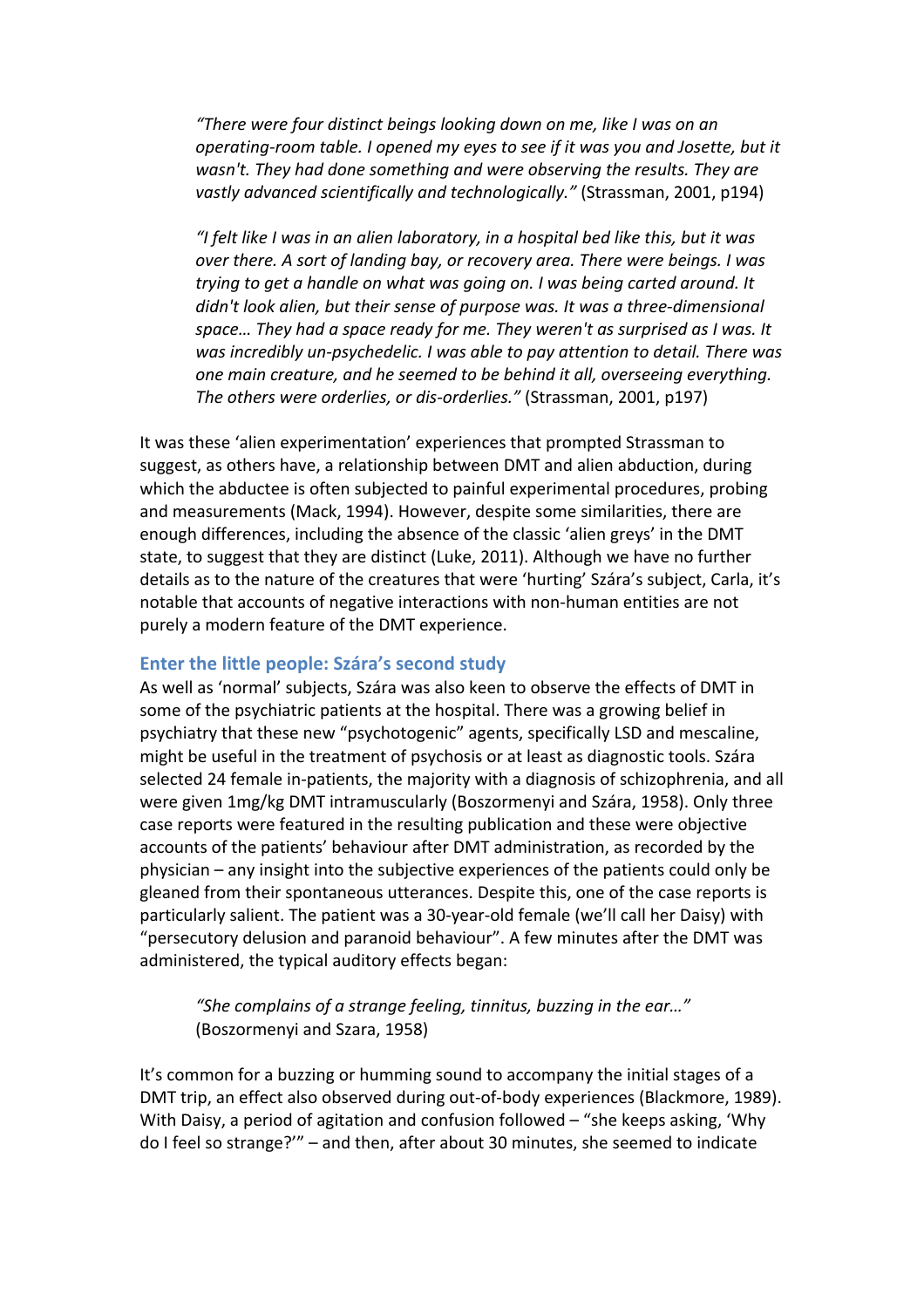some loss of body awareness, also common in DMT users, which is echoed later in the session:

"As if my heart would not beat, as if I had no body, no nothing..." (Boszormenyi and Szara, 1958)

Then, around 38 minutes into the session, her head begins to clear and she is able to recount her visions:

*"I saw such strange dreams, but at the beginning only… I saw strange creatures, dwarfs or something, they were black and moved about..."* (Boszormenyi and Szara, 1958)

Reports of 'little people', described variously as elves, dwarfs, sprites or similar, are not only common during a DMT trip (Luke, 2013), they are perhaps one of its defining features. Of course, not everyone meets such beings, but 'the elves' are certainly the most famous denizens of the DMT realm. Terence McKenna's expositions on these highly animated little creatures, which he dubbed 'machine elves', are legendary:

*"Trying to describe them isn't easy. On one level I call them self-transforming machine elves; half machine, half elf. They are also like self-dribbling jewelled basketballs, about half that volume, and they move very quickly and change.* And they are, somehow, awaiting. When you burst into this space, there's a *cheer!"* (McKenna, 1993)

McKenna also called them 'tykes', which perfectly captures their spritely and mischievous nature. Whilst ubiquitous, they appear in a variety of forms, ranging from amorphous light beings to the classic elves of Germanic or Celtic folklore. Despite this variability, they seem to be unified by their character:

*"The new geometry began to unfold layer after layer of laughing, giggling, incredibly lively beings...* greeting me with enthusiastic cheers... the countless *wonderful, hilarious, animated self-transforming liquid light energy creatures* vied for my attention... They actually all start waving and saying 'goodbye' and 'Time to go, nice seeing you, Love you...'" (Erowid Experience #85120, 2010)

They even made an appearance in Strassman's study, of course:

"That was real strange. There were a lot of elves. They were prankish, ornery, *maybe four of them appeared at the side of a stretch of interstate highway I travel regularly.* They commanded the scene, it was their terrain! They were *about* my height. They held up placards, showing me these incredibly *beautiful, complex, swirling geometric scenes in them...They wanted me to look!* I heard a giggling sound— the elves laughing or talking at high-speed volume, chattering, twittering." (Strassman, 2001, p188)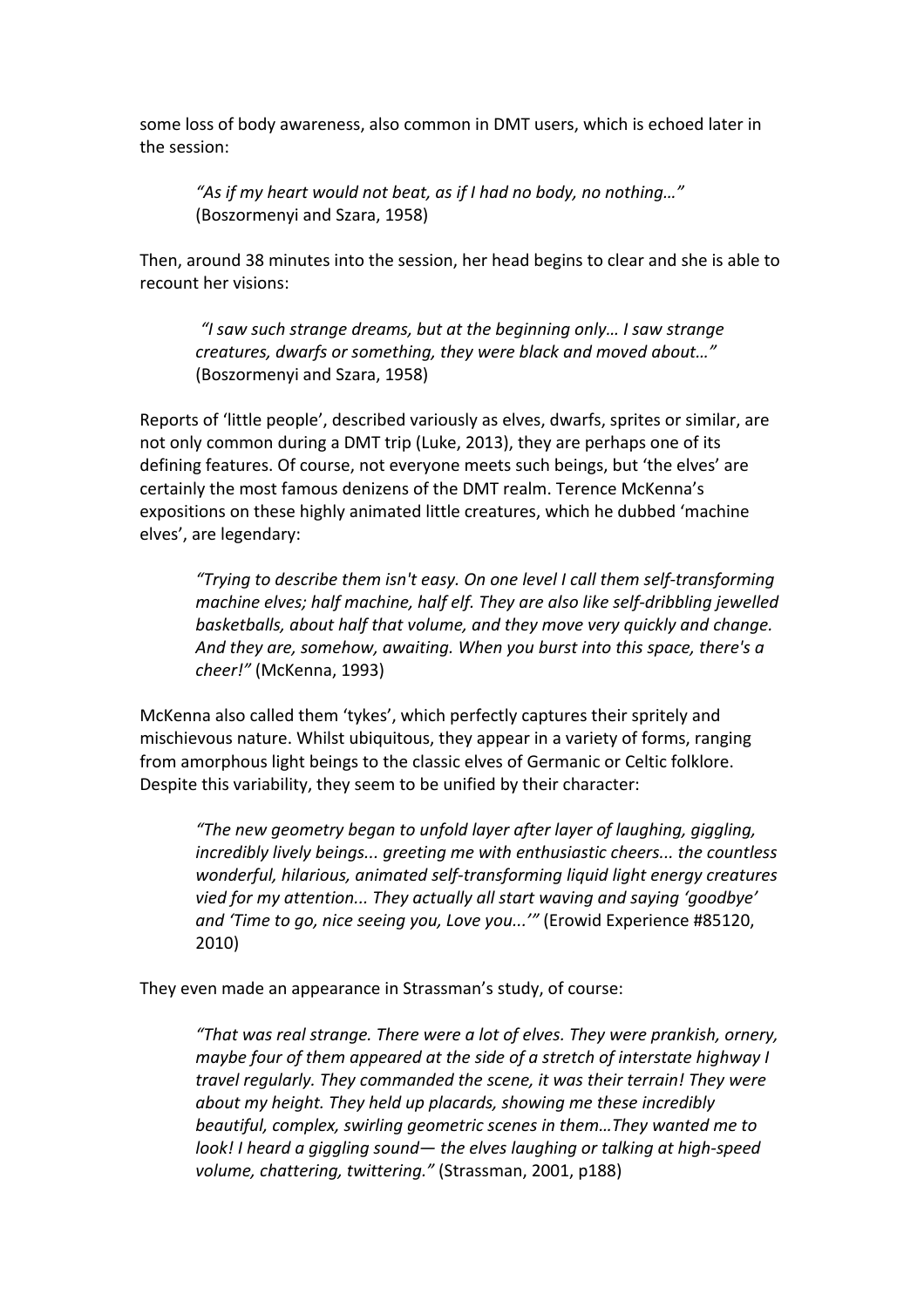Cott and Rock (2008) used thematic analysis to delineate the common themes within the DMT experience using anonymous volunteers. Although the accounts of only 19 respondents were analysed, the elves feature in one description of a scene that seems straight from a Brothers Grimm tale:

"Once I entered a room to see what looked like little elves working hard... I was watching these little guys work very hard on a bench, and they were *building something."* (Cott and Rock, 2008, Respondent #16)

The elves, it seems, are everywhere...

# Archetypes and the s/elf

Owing to Terence McKenna's almost godlike eminence within the psychedelic community, and the gleeful enthusiasm with which he recounts their bizarre antics, it has become rather straightforward to dismiss the ubiquity of the elves as resulting from a sort of 'McKenna effect' – the little tykes ingress the subconscious of all who hear him speak, only to burst wildly into the frame shortly after the third toke. However, the appearance of animated dwarf-like creatures in at least one of Szára's subjects, when Terence McKenna was but a sprite himself, might hint that such beings represent something more universal, and that perhaps McKenna wasn't too far from the truth when he later claimed that "everybody gets elves". Whatever their true nature, the elves have understandably attracted a range of interpretations, from simple hallucinations to truly autonomous sentient beings from an alternate dimension. Somewhere in between, the elves are sometimes explained as latent Jungian archetypes scuttling from deep within the collective unconscious (Luke, 2011). This is the explanation that Szára favours:

"To explain the possible origins of dwarf or elf-like creatures, I wouldn't look *for parallel universes or the "Quantum Sea" for explanation, but right in the brain, deeper than conscious memories ..."* (Szára, 2014)

Jung explained archetypes as "ever repeated typical experiences...stamped on the brain for aeons" (Jung, 1953). Anthropologist Charles Laughlin argues that these archetypes are encoded in neural structures present from birth and responsible for the experience of the foetus and infant (Laughlin, 1996). According to Laughlin, these 'neurognostic structures' are both inheritable and subject to evolution (Laughlin, 2000). Drawing on this theory, Gallimore (2013) proposed that DMT might be an ancestral neuromodulator that was once secreted by the brain in psychedelic concentrations during sleep and allowing access to, or the development of, neurognostic structures (encoded as patterns of neural connectivity) entirely separate from those generating the experience of the consensus world (this one!). Whilst this function is apparently now lost, smoking or injecting DMT may allow these ancient neurognostic structures to be 'reactivated', allowing us access to a world that is not so much alien, but from which we have become alienated. Szára has a comparable idea, suggesting that certain ancient archetypal structures might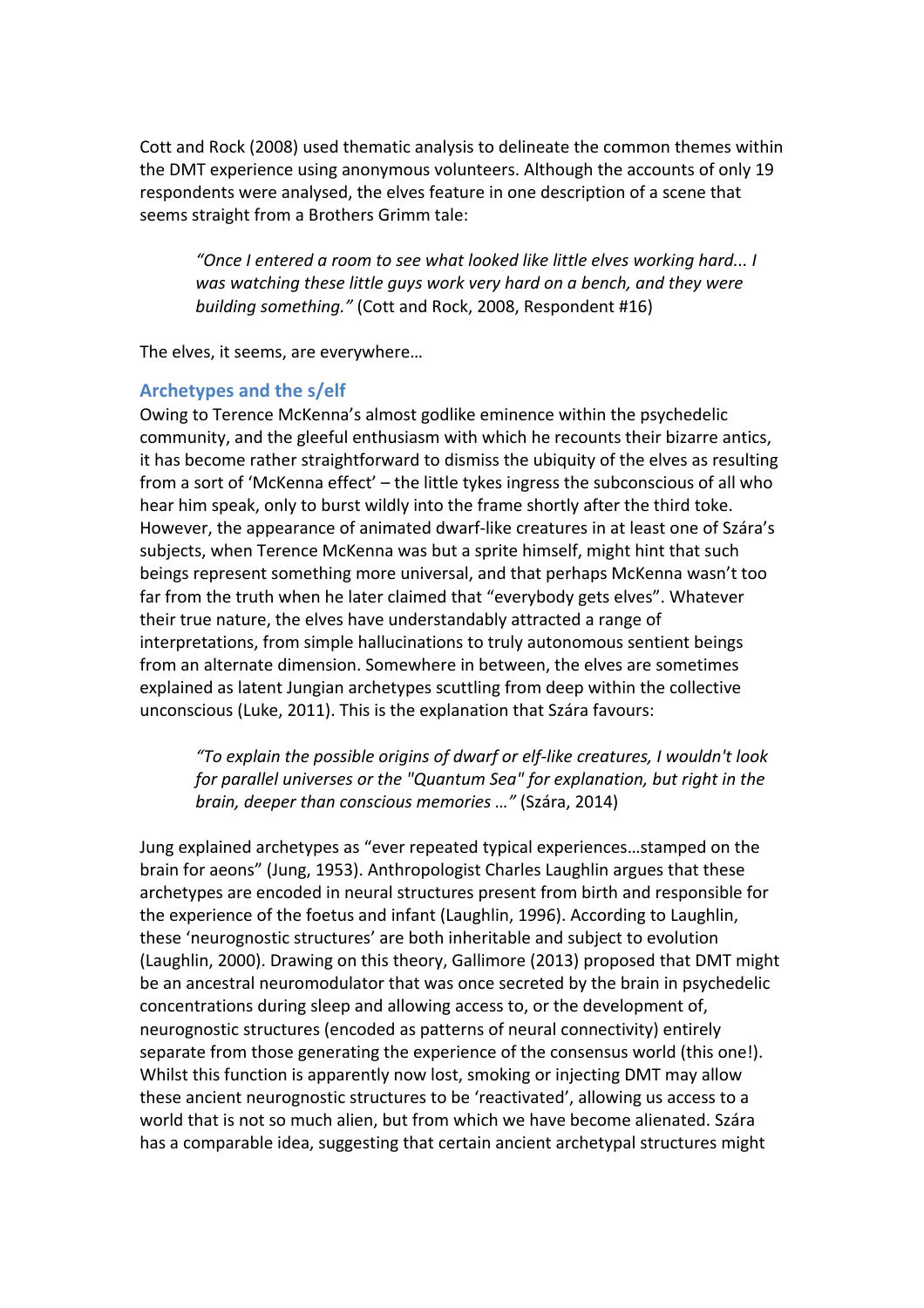be suppressed during normal consciousness, with DMT allowing them to break through to the surface:

*"C.G. Jung's archetypes and symbols come to my mind as possible images,*  stored in neuronal connectivity patterns early in development. What DMT *might do in adults is to slow down and stop reality testing (via the fronto*parietal loop) and let the Default Mode Network release the stored images and symbols into the perceptual system. It is the brain that stores and *releases archetypal images into our altered consciousness..."* (Szára, 2014)

He proposes that the elves might represent one of the most fundamental archetypes:

"I would suggest that the dwarfs and elves, that appear in many, if not most of the DMT experiences, are in fact symbols of one of the most significant archetypes: "the Self", in the form of circles or Mandalas released from the *Collective Unconscious. They may be projections of early "Selves"* [Author note: we believe the pun to be intended] *stored in the infancy of the individual* when ancestral DMT dominated brain functions..." (Szára, 2014)

Of course, the idea that DMT somehow awakens deeply embedded archetypal structures remains highly speculative. However, Szára suggests that indirect evidence might already exist:

*"There are actually some studies in neonatal rats* (Beaton and Morris, 1984), showing that DMT can be detected at birth in low level, increasing significantly by day 12, staying high until day 31 and decreasing after this for *the rest of their life. This is in line [with the model] postulated by Gallimore for the ancestral role for DMT. Obviously, this kind of data should be replicated in* rats and in other animals as well as in humans if possible before the *hypothesis gains credibility..."* (Szára, 2014)

If the brains of human neonates secrete significant quantities of DMT, albeit temporarily, is it possible that the newborn child is able to access the DMT realm. but loses this ability long before memories can be laid down? It is intriguing that many DMT users feel a profound sense of *déjà vu* upon breaking through:

*"The DMT space has a familiar feel to it. When I go to the DMT space, I often think, now I remember, this is where I have been before..."* (Meyer and Pup, 2005, Report #18)

The experience of *déjà vu* in healthy individuals is thought to result from a disruption of the normal *familiarity signal* that underlies recognition (O'Connor and Moulin, 2013). However, there is no agreement amongst psychologists and cognitive neuroscientists as to whether there is always an overlap between the perceptual experience (the DMT experience in this case) and a previously stored representation, and thus whether the experience of *déjà vu* stems, at least partly, from an actual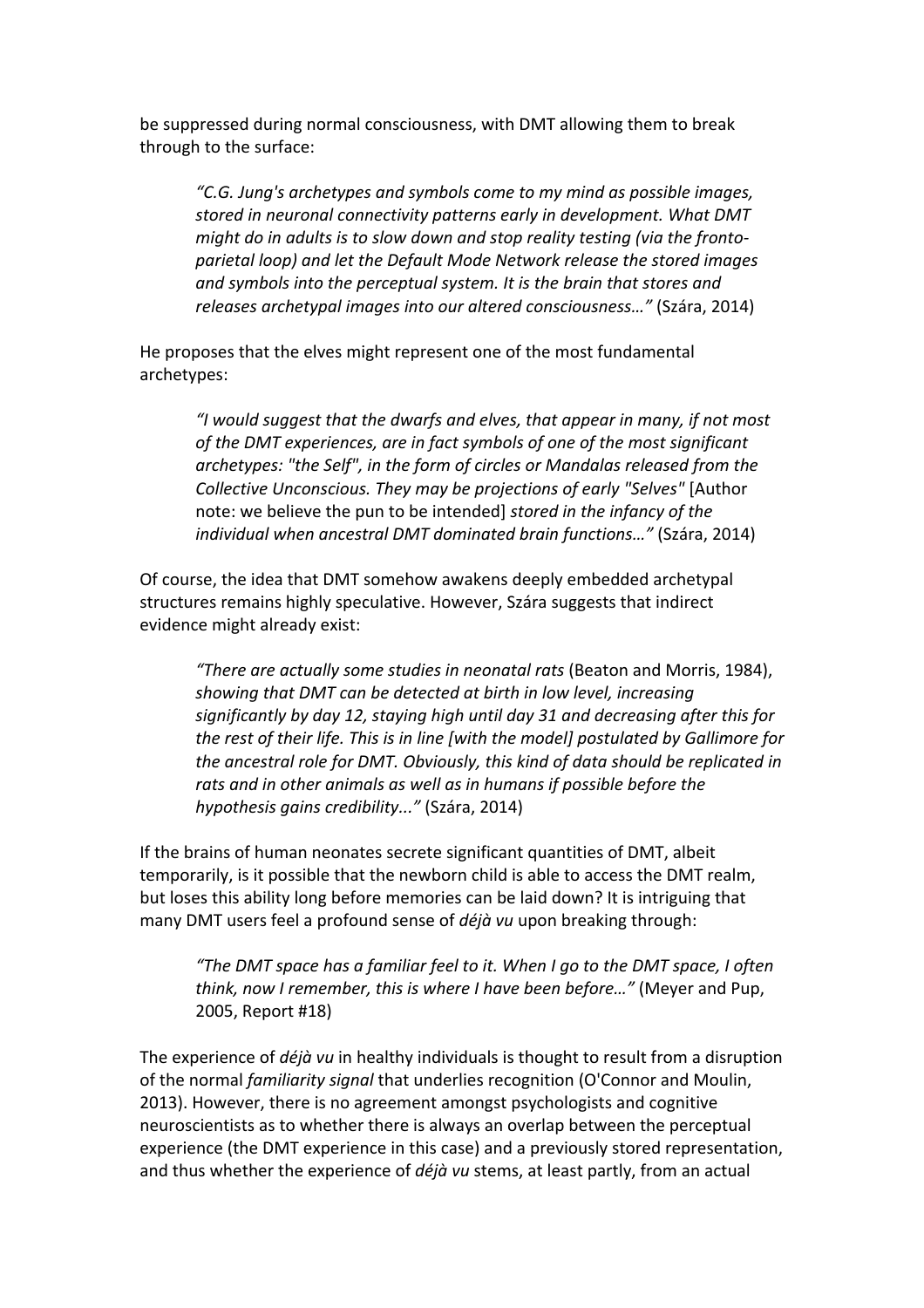memory (O'Connor and Moulin, 2010). Perhaps, in the case of DMT, it's not so much *déjà vu* as access to an authentic, albeit latent, memory trace. Perhaps we really *have* been there before. Maybe this is why the elves often welcome the tripper back with great celebratory uproar:

"They kept saying welcome back and words like: the big winner, he has *returned, welcome to the end and the beginning, you are The One! As I looked* around the room I felt the sense of some huge celebration upon my entry to *this place. Bells were ringing, lights flashing..."* (Erowid Experience #1839, 2000)

It's rather uncanny that many of the themes that regularly appear in the DMT state are those we might naturally associate with childhood  $-$  clowns, jesters and jolly elves, playrooms and nurseries, fairgrounds and strange mechanical toys. Are small preschool children naturally attracted to small lively giggling characters (the outrageously popular Teletubbies, for example) because they remind them of similar creatures from the DMT realm? Something to think about.

#### **Is there something-it's-like-to-be a machine elf?**

Explaining the elves and other DMT entities as latent Jungian archetypes or other structures from deep within the collective unconscious doesn't seem to bring us any closer to knowing whether or not they can be considered *real*. Perhaps we need to look deeper. Jung himself proposed that fragments of the psyche, buried in the unconscious, might carry on a completely separate existence from the main complex. These *autonomous psychic complexes* form a miniature, self-contained psyche and are, perhaps, *even capable of a consciousness of their own* (Jacobi, 1959). This is a powerful idea. Descartes famously failed to deny his own existence. or at least the existence of his own mind. Neuroscientist Giulio Tononi seems to generalise this existential undeniability to anything possessing subjective consciousness. According to Tononi, whilst many things might be considered real, if something exists from its own subjective perspective - if there is *something-it's-liketo-be it* – then it's *really real* (Tononi, 2014); its reality cannot be denied. So, with regards to the reality or otherwise of the elves, perhaps we should ask: *is there* something-it's-like-to-be a machine elf? If Jung's autonomous complexes are to be taken seriously, then the answer is a very big and startling maybe. Maybe! And, if so, then the elves might not just be real, but *really real*! This might suggest that the elves could have intentionality and are actively seeking to communicate with us, even if the communicator turns out to be an alienated fragment of the communicatee. As McKenna (1991, p. 43) suggests, "we are alienated, so alienated that the self must disguise itself as an extraterrestrial in order not to alarm us with the truly bizarre dimensions that it encompasses. When we can love the alien, then we will have begun to heal the psychic discontinuity that [plagues] us."

In an apparent attempt to transcend such philosophical speculation, computer scientist Marko Rodriguez proposed a methodology for experimentally testing whether or not DMT entities objectively exist  $-$  giving them advanced mathematical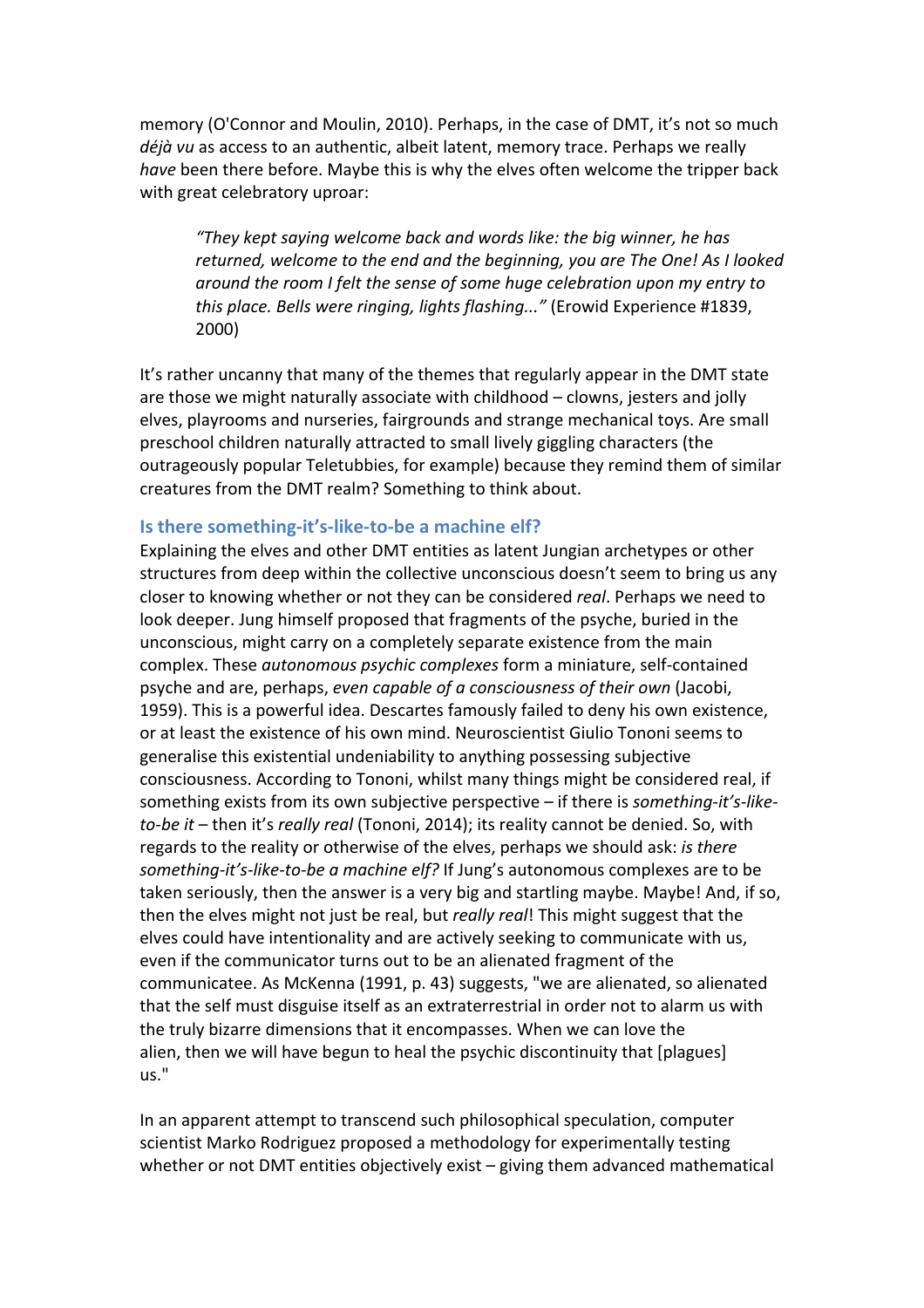problems to solve (specifically, finding the unique prime factors of very large numbers) (Rodriguez, 2007). Rodriguez assumes that the highly advanced DMT entities (they very often appear extremely intelligent and technologically advanced) would waste no time showing off their computational prowess by feeding the correct answers to the expectant tripper, thus proving their objective existence. However, as Luke (2011) points out, it can't be assumed that the tripper couldn't receive the correct answers from some earthly incarnate source by a so-called 'super-psi' effect. Despite this shortcoming, this type of experiment might eventually prove useful in extracting information from the DMT entities that one might struggle to ascribe to our earthbound domain. In fact, perhaps the extraction of useful information would be a better standard by which to judge the objective existence or otherwise of the DMT reality and its inhabitants. Terence McKenna often sidestepped questions regarding the objective existence or reality of the entities and simply asked them: What can you show me?

## **Thinking the unthinkable**

So far, we have avoided discussing the possibility that DMT might actually open a doorway to an alternate world and, for those of you rolling your eyes now, such an idea might be seen as frankly ludicrous. However, it can't be ignored that a large proportion of DMT users, from Szára's earliest subjects to modern amateur psychonauts, often arrive in the same type of world – *highly artificial, constructed, inorganic, and in essence technological* (Hancock, 2005) – and meet the same types of entities. If (albeit a big if) an experiment could be designed to extricate information from the DMT realm and 'super-psi' effects or other earthly sources could be ruled out, this might allow us to differentiate latent archetypes or other unconscious structures from a truly autonomous alternate reality. The results of such an experiment, if positive, would have profound implications for our understanding of reality. Obviously, it would be wildly astounding to discover that such a strange world exists and could well have existed long before our universe popped from nowhere (ahem) 14 billion years ago ("Give us one free miracle and we'll explain the rest..." as Terence McKenna used to quip). However, there's nothing in the laws of physics to rule out parallel worlds as such. The most astonishing revelation would not be the existence of such a world, but the fact that we had the ability to access it with such facility; by inhaling a couple of lungfuls of one of the simplest and most common alkaloids in the plant kingdom.

This revelation would force a far more fundamental paradigm shift in our understanding of reality and our place in it. The major problem with the *alternate world* explanation for DMT is what might be called the *data input problem*. There seems to be no obvious means for our brains to receive data from an alternate dimension and to explain such a phenomenon might require us to rethink the structure of reality itself. For example, the idea that we might live in a type of computer-simulated universe is actually now receiving serious academic consideration (Bostrom, 2003; Whitworth, 2007; Beane, Davoudi & Savage, 2012). Not only would many of the implicit quirks within the laws of physics be easily explained by a simulated universe (Whitworth, 2007), it might also be straightforward to explain how data normally disconnected from our reality program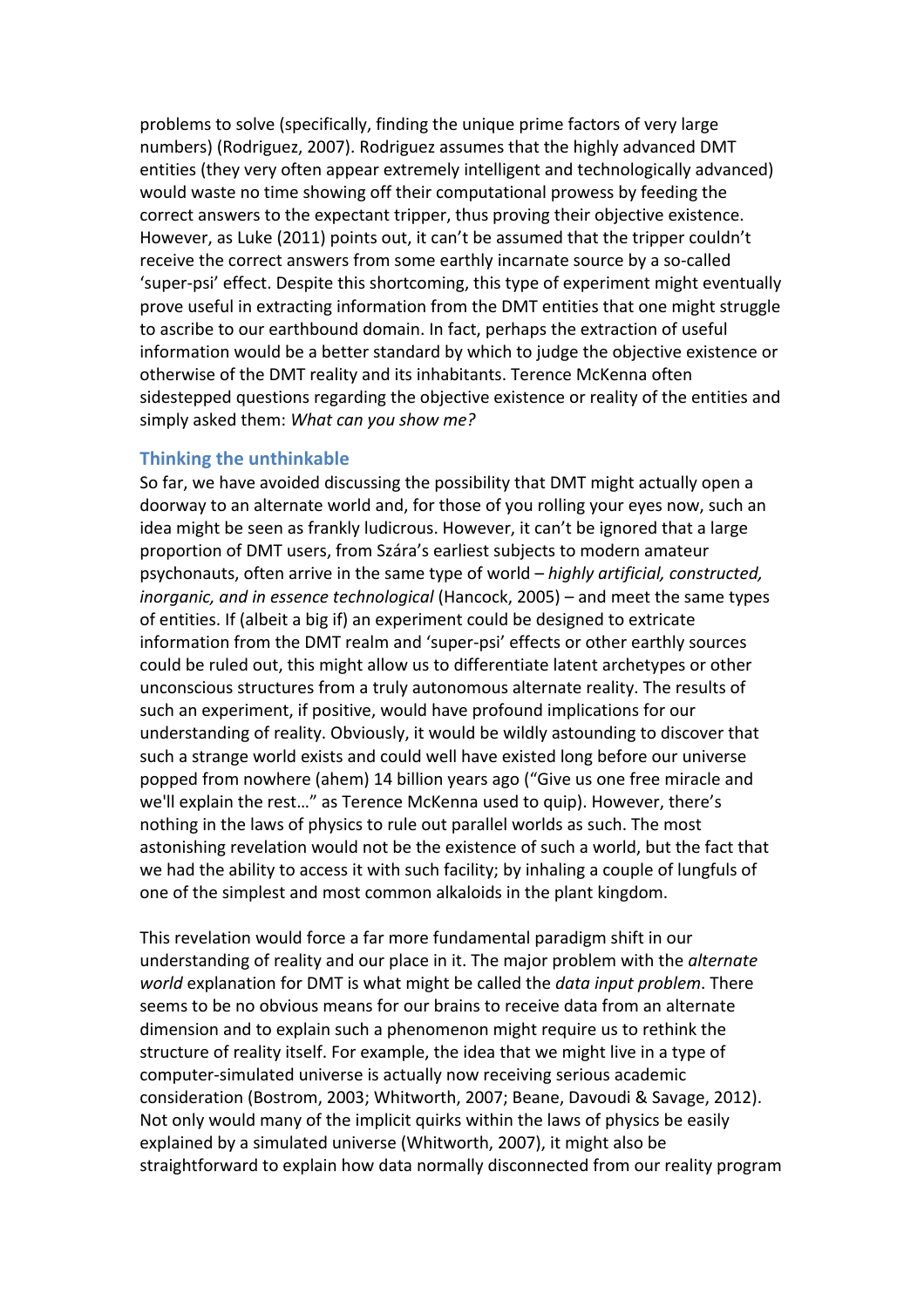might be gated by a relatively simple subprogram (i.e. DMT). Perhaps, instead of looking for glitches or drifts in the physical constants of the universe (Barrow, 2003) to test the simulated universe theory, we ought to be looking for more explicit clues. And perhaps DMT is one of those clues. This would also naturally raise the question of intentionality – was the DMT subprogram deliberately embedded for us to find? And, if so, by whom and for what reason? We'll leave this question as an exercise for the reader.

Of course, for those with no personal experience with DMT, it's reassuringly straightforward to glibly dismiss alternate alien dimensions and disembodied intelligences as mere hallucination. Clever philosophical rhetoric, offbeat thought experiments and appeals to obscure Jungian manuscripts are unlikely to convince the DMT-naïve that there's something far more interesting going on. The only reliable convincer appears to be somewhere comfortable to lie down for ten minutes and a small glass pipe.

## **OH MY FUCKING GOD!**

Beyond the overwhelmingly rich, complex and fascinating visual content of the DMT experience, the elves and their strange hyperdimensional habitat seems to percuss the user at a point deep in the core of their being. The immediate response is often a profound sense of shock and the returning tripper, eyes wide and shaking, might struggle to verbalise anything beyond repeating "OH MY FUCKING GOD!" What is particularly interesting about DMT is that this shock is caused, not just by the bizarre nature of the experience, but by an unshakeable feeling of authenticity  $-$  the individual is unable to deny the *reality* of the experience; unable to dismiss it as hallucination or repressed memories bubbling up from the darkest corners of the unconscious mind. The most fundamental ontological assumption  $-$  that this earthly reality is the one and only *real thing* – is instantaneously shattered with little hope of being restored. The DMT reality *feels* real and *is* real, even after returning to normal consciousness. 

The late Harvard psychiatrist, Dr John E. Mack, conducted detailed interviews and hypnotic regression sessions with over 200 so-called alien abductees. Despite not suffering from any known neuropsychological pathology that he could identify (i.e. perfectly sane), all of the abductees were uncompromising in their insistence that their experiences were real; that they had really happened. Similar to returning DMT trippers, this feeling of absolute certainty collided with their most basic assumptions regarding what was and wasn't possible with such force that they were left in a state that Mack termed 'ontological shock' (Mack, 1994). Humans, sane ones at least, are extremely good at distinguishing reality from fantasy and the vast majority are quick to accept that a particularly strange dream was just that  $-$  a dream and not real. Whilst this *reality-testing* is impaired during dreaming and psychosis (Limosani et al., 2011), waking from the dream or recovery from psychosis is generally sufficient to restore this important ego facility and the dream or hallucination is recognised for what it is. This makes the DMT experience all the more compelling and paradoxical  $$ it is far stranger than (almost) any dream and yet there remains a remarkable inability to shake the feeling that it was truly real once the experience has ended.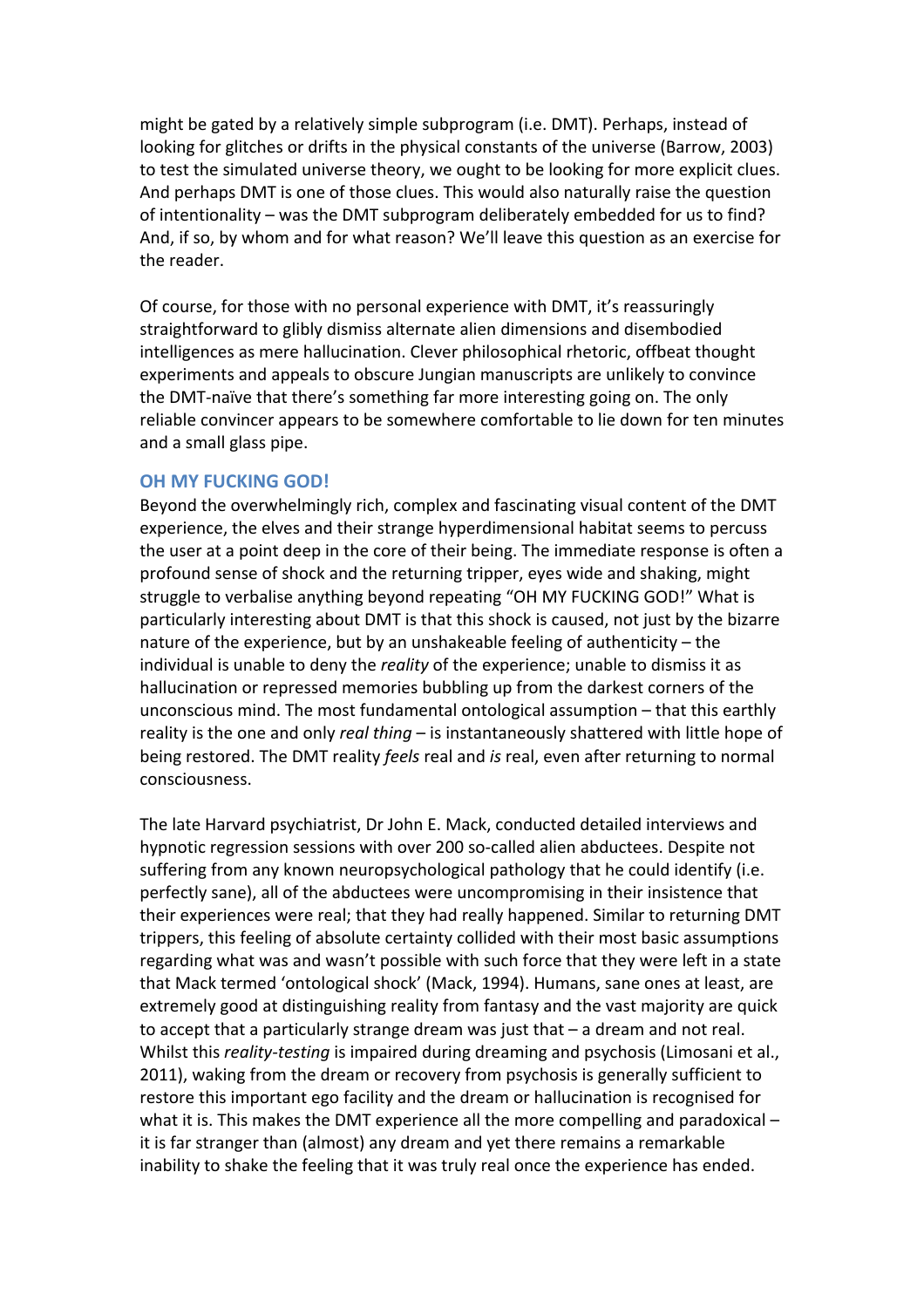### **Harder, deeper, longer**

Despite almost six decades having passed since Szára's first study, we appear to be no closer to a definitive explanation for DMT's astonishing psychoactive effects. It's quite tempting to assume that the strangely characteristic DMT-like experiences that so many users report, from playful giggling elves to grotesque alien "pro-bono" proctologists", can be explained in terms of modern cultural memes that propagate through underground psychedelic literature, archival Terence McKenna lectures and, most recently, through the internet. However, the few surviving trip reports from these early DMT studies perhaps suggest that things are a little more complicated than that and therein lay their importance. DMT evokes experiences with a highly characteristic flavour and content that appear to be somewhat independent of the cultural setting in which they manifest, coupled with a frighteningly compelling sense of authenticity. Whether this points towards a truly autonomous alternate universe to which DMT somehow gates access or towards some deeply embedded structures within the human collective unconscious (perhaps both), or something entirely different, these experiences are far from trivial to explain and are certainly worthy of proper academic study.

Although psychedelic drug research is now recovering following a several decades long hiatus, the academic focus now tends to be on the neural correlates of the experience, rather than the experience itself. Whilst this research is important, there is the danger that the psychedelic state will be unwittingly explained away, neatly packaged as an interesting variant of brain network activity. This is wholly unsatisfactory and it is important that objective neuroimaging data is complemented by detailed phenomenological studies of the DMT state. The authors are currently performing a detailed (and long overdue) quantitative phenomenological analysis of Strassman's original 'bedside notes' and such carefully recorded trip reports will likely form the primary data source in future research, although psychedelic researchers should be prepared to enter the DMT realm themselves with the aim of answering specific questions and performing experiments. After all, if you want a tiger's cub, you must go into the tiger's cave.

Terence McKenna exhorted psychedelic drug users to see themselves as explorers – *You* are an explorer, and you represent our species, and the greatest good you can do *is* to bring back a new idea, because our world is endangered by the absence of good *ideas*. Whilst a handful of lay psychonauts might manage to dive deep enough to bring back a few good ideas, this is really the psychedelic equivalent of amateur free diving and is ultimately limited by the lung capacity and training of the individual and the brief duration of action of the drug. There is perhaps an attractive romanticism attached to the idea of sitting cross-legged on a brightly coloured, hand-woven rug, lighting incense and raising a hand-blown glass pipe to the lips. But DMT seems to demand more from us than this. It appears to carry a message so shockingly profound and important that it demands careful preparation and skilful use of our technological apparatus to successfully retrieve and decode it. DMT is unique amongst the classical psychedelics in not only being very short acting, but also not exhibiting a tolerance effect with repeated use (Strassman et al., 1996). As such, using the same technology developed for maintaining a stable brain concentration of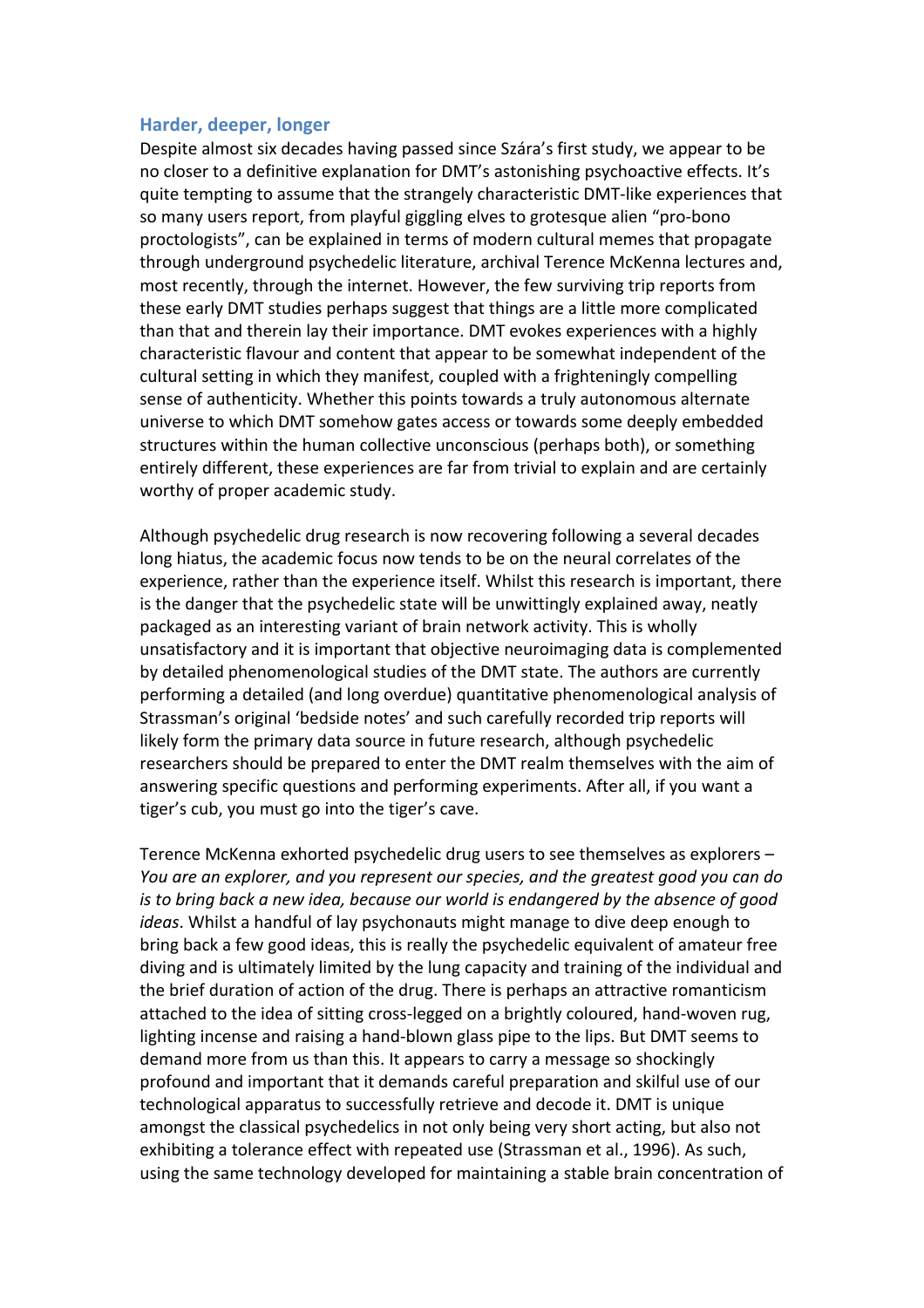anaesthetic drugs during surgery, it would be feasible to administer DMT by precisely regulated continuous intravenous infusion, permitting the explorer an extended, and theoretically indefinite, sojourn in the DMT reality (Gallimore, *manuscript in preparation*). Although a well-prepared strong ayahuasca brew might achieve a crudely comparable effect, standardisation of the dose is much more difficult and the concentration of DMT in the brain will fluctuate based on a range of pharmacokinetic and metabolic factors. A well-designed continuous IV protocol could account for these factors, allowing the brain DMT concentration to be kept stable or manipulated to gradually move the explorer deeper and deeper into the DMT space. This approach might give the brave voyagers enough time to orient themselves, get their intellective tools in order and cast their nets far out into the "dark ocean of mind" in the hope of bringing back the message that DMT has been trying to convey since Szára first dipped his toes in the water almost 60 years ago. If ever there was a time, it's now. Ahoy, shipmates! Ahoy!

- Barker, S.A., Mcilhenny, E.H., and Strassman, R. (2012). A critical review of reports of endogenous psychedelic N, N-dimethyltryptamines in humans: 1955-2010. *Drug Testing and Analysis* 4**,** 617-635.
- Barrow, J.D. (2003). Living in a simulated universe. Available at: www.simulationargument.com/barrowsim.pdf.
- Beane, S.R., Davoudi, Z., Savage, M.J. (2012). Constraints on the universe as a numerical simulation. arXiv:1210.1847v2.
- Beaton, J.M., and Morris, P.E. (1984). Ontogeny of N,N-dimethyltryptamine and related indolealkylamine levels in neonatal rats. Mechanisms of Ageing and *Development* 25**,** 343-347.
- Blackmore, S.J. (1989). *Beyond the Body: An Investigation of Out-of-Body Experiences.* Chicago: Academy Chicago Publishers.
- Boszormenyi, Z., and Szara, S. (1958). Dimethyltryptamine experiments with psychotics. *Journal of Mental Science* 104**,** 445-453.
- Bostrom, N. (2003). Are you living in a computer simulation? *Philosophical Quarterly* 53, 243-255.
- Callaway, J.C. (1988). A proposed mechanism for the visions of dream sleep. *Medical Hypotheses* 26**,** 119-124.
- Chilton, W.S., Bigwood, J., and Jensen, R.E. (1979). Psilocin, bufotenine and serotonin - historical and biosynthetic observations. *Journal of Psychedelic Drugs* 11**,** 61-69.
- Cott, C., and Rock, A. (2008). Phenomenology of N,N-Dimethyltryptamine Use: A Thematic Analysis. *Journal of Scientific Exploration* 22**,** 359-370.
- Fabing, H.D., and Hawkins, J.R. (1956). Intravenous bufotenine injection in the human being. *Science* 123**,** 886-887.
- Fish, M., Johnson, N.M., and Horning, E.L. (1955). Piptadine alkaloids. Indole base of *P. peregrine* (L.) and related species. *Journal of the American Chemical Society* 77**,** 5892-5895.
- Frecska, E., Szabo, A., Winkelman, M.J., Luna, L.E., and Mckenna, D.J. (2013). A possibly sigma-1 receptor mediated role of dimethyltryptamine in tissue protection, regeneration, and immunity. Journal of Neural Transmission 120, 1295-1303.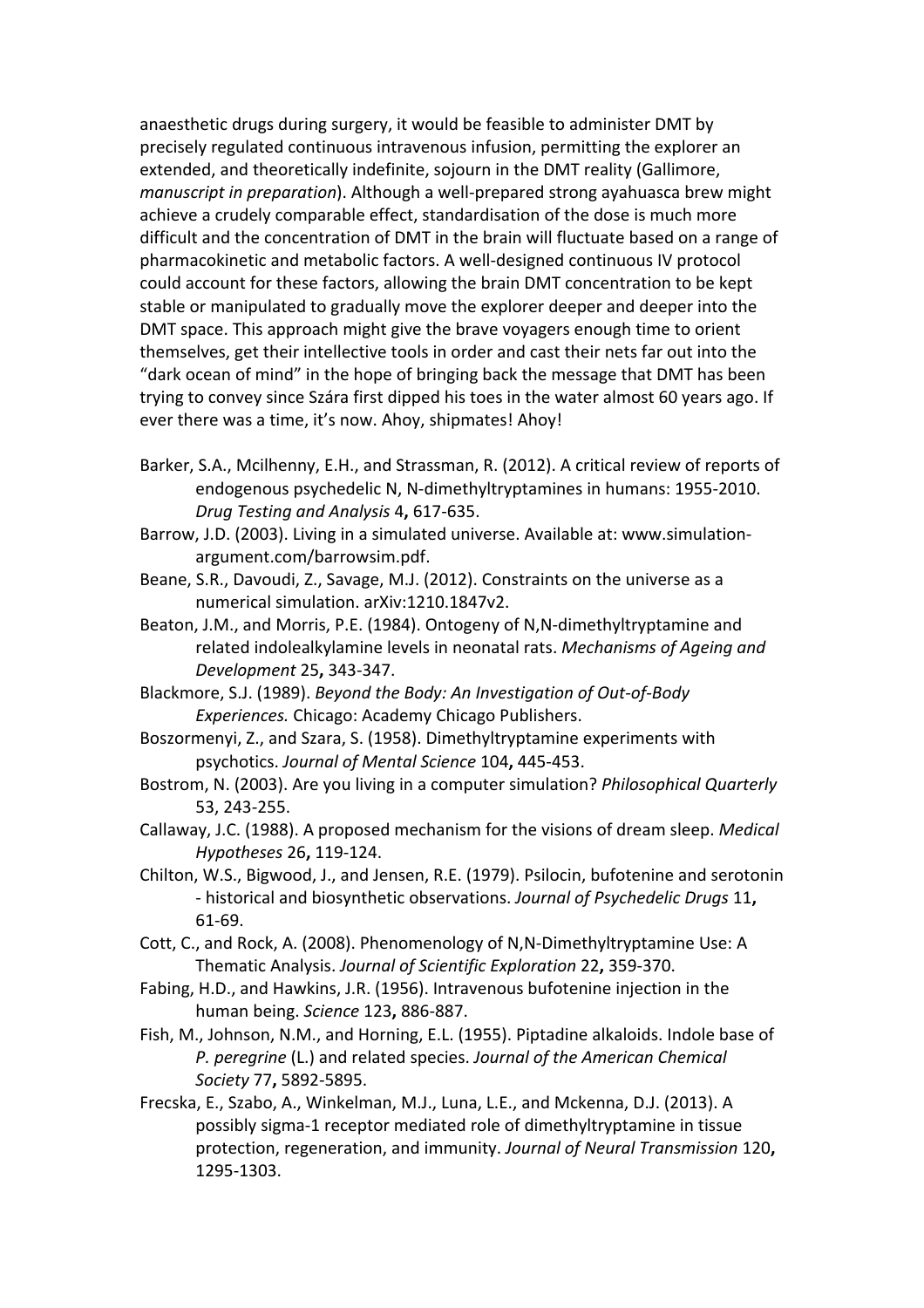Frenopoulo, C. (2005). The ritual use of ayahuasca. *Journal of Psychoactive Drugs* 37, 237-239.

- Gallimore, A.R. (2013). Building Alien Worlds The Neuropsychological and Evolutionary Implications of the Astonishing Psychoactive Effects of N,N-Dimethyltryptamine (DMT). *Journal of Scientific Exploration* 27**,** 455-503.
- Hancock, G. (2005). Supernatural: Meetings with the Ancient Teachers of Mankind. London: Arrow Books.
- Hofmann, A. (1980). *LSD: My Problem Child.* New York: McGraw-Hill Book Company. Huxley, A. (1954). The Doors of Perception. London: Chatto & Windus.
- Jacobi, J. (1959). *Complex/Archetype/Symbol in the Psychology of C. G. Jung.* New York: Pantheon Books Inc.
- Jung, C.G. (1953). *Two Essays on Analytical Psychology*. London: Routledge & Kegan Paul.
- Laughlin, C.D. (1996). Archetypes, neurognosis and the quantum sea. *Journal of Scientific Exploration* 10**,** 375-400.
- Laughlin, C.D. (2000). Biogenetic structural theory and the neurophenomenology of consciousness. *Toward a Science of Consciousness Iii: the Third Tucson Discussions and Debates***,** 459-473.
- Leary, T. (1966). Programmed communication during experiences with DMT. *Psychedelic Review* 8**,** 83-95.
- Limosani, I., D'agostino, A., Manzone, M.L., and Scarone, S. (2011). The dreaming brain/mind, consciousness and psychosis. *Consciousness and Cognition* 20, 987-992.
- Luke, D. (2011). Discarnate entities and dimethyltryptamine (DMT): Psychopharmacology, phenomenology and ontology. *Journal of the Society for Psychical Research* 75**,** 26-42.
- Luke, D. (2013). "So long as you've got your elf: Death, DMT and discarnate entities," in *Daimonic imagination: Uncanny intelligence* eds. A. Voss & W. Rowlandson. 1st ed (Cambridge: Cambridge Scholars Publishin), 282-291.
- Mack, J.E. (1994). *Abduction Human Ecounters with Aliens.* New York: Macmillan Publishing Company.
- McKenna, T. (1991) The Archaic Revival: Speculations on Psychedelic Mushrooms, the Amazon, Virtual Reality, UFOs, Evolution, Shamanism, the Rebirth of the Goddess, and the End of History. San Francisco: Harper,
- Mckenna, T. (1993). "Interview for OMNI magazine", in: *OMNI Magazine.*).

Meyer, P. (1997). Apparent Communication with Discarnate Entities Induced by *Dimethyltryptamine* (DMT) [Online]. http://www.serendipity.li/dmt/dmtart00.html. Available: http://www.serendipity.li/dmt/dmtart00.html [Accessed 20th August] 2014].

Meyer, P., and Pup (2005). 340 DMT Trip Reports [Online]. http://www.serendipity.li/dmt/340\_dmt\_trip\_reports.htm. Accessed: 1 Oct 2014. Available: http://www.serendipity.li/dmt/340\_dmt\_trip\_reports.htm [Accessed 1st] October 2014].

O'connor, A.R., and Moulin, C.J.A. (2010). Recognition Without Identification, Erroneous Familiarity, and Deja Vu. *Current Psychiatry Reports* 12**,** 165-173.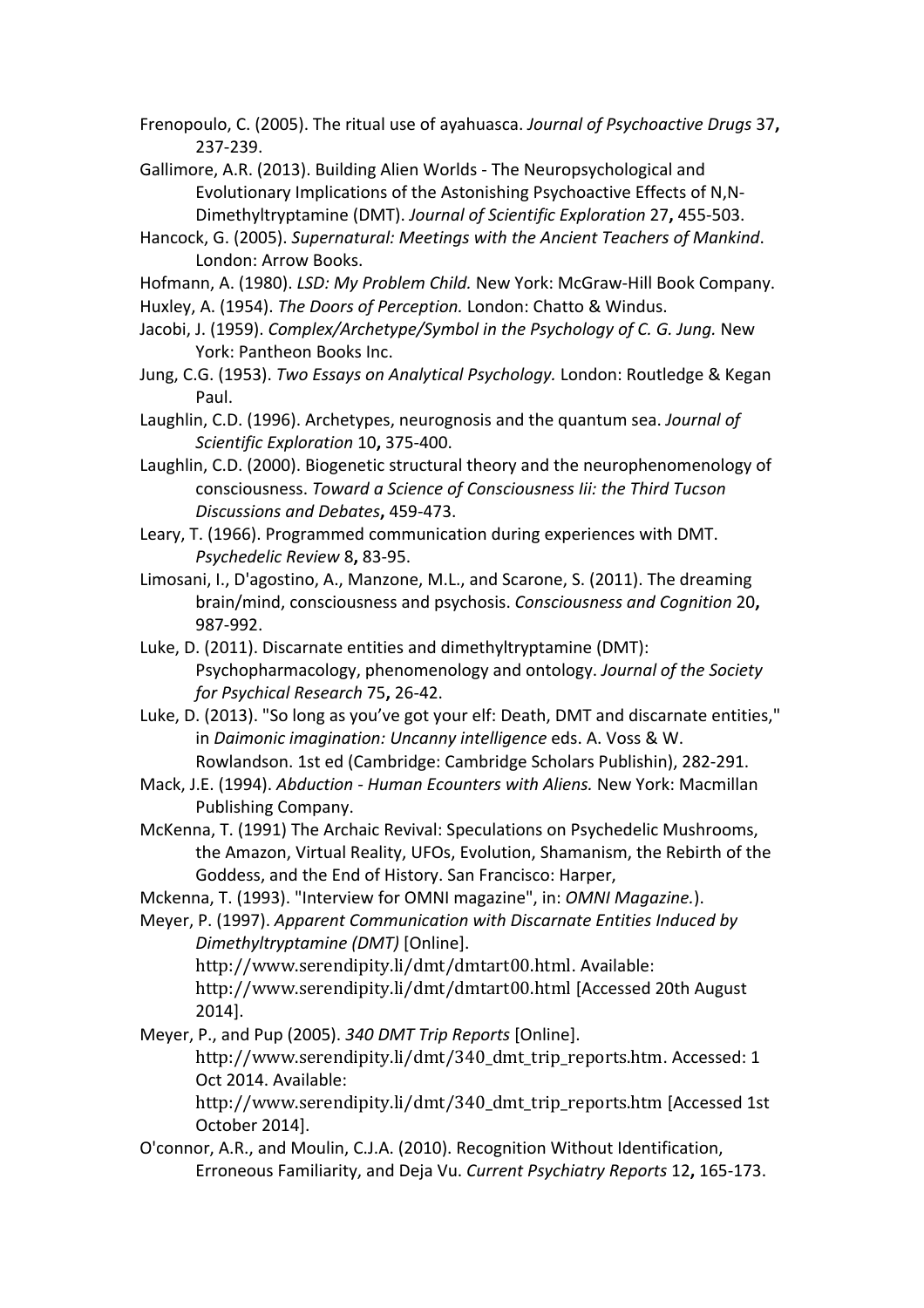- O'connor, A.R., and Moulin, C.J.A. (2013). Deja vu experiences in healthy subjects are unrelated to laboratory tests of recollection and familiarity for word stimuli. *Frontiers in Psychology* 4**,** 9.
- Rodriguez, M.A. (2007). A methodology for studying various interpretations of the N,N-dimethyltryptamine-induced alternate reality. *Journal of Scientific Exploration* 21**,** 67-84.
- Sai-Halasz, A., Brunecker, G., and Szara, S. (1958). Dimethyltryptamine: a new psycho-active drug (unpublished English translation). *Psychiatria et neurologia* 135**,** 285-301.
- Schmidt, B.E. (2012). Ayahuasca, Ritual, and Religion in Brazil. Anthropos 107, 276-277.
- Schultes, R.E. (1984). 15 years of study of psychoactive snuffs of South-America -1967-1982 - a review. Journal of Ethnopharmacology 11, 17-32.
- Shanon, B. (2003). Altered states and the study of consciousness The case of ayahuasca. *Journal of Mind and Behavior* 24**,** 125-153.
- Shanon, B. (2005). *The Antipodes of the Mind Charting the Phenomenology of the* Ayahuasca Experience. Oxford: Oxford University Press.
- Speeter, M.E., and Anthony, W.C. (1954). The action of oxalyl chloride on indoles a new approach to tryptamines. *Journal of the American Chemical Society* 76**,** 6208-6210.
- Strassman, R. (2001). *DMT The Spirit Molecule*. Vermont: Park Street Press.
- Strassman, R. (2008). "The varieties of the DMT experience," in *Inner Paths to Outer* Space, ed. R. Strassman. 1st ed (Vermont: Park Street Press), 51-80.
- Strassman, R.J. (1995). Human psychopharmacology of N,N-dimethyltryptamine. *Behavioural Brain Research* 73**,** 121-124.
- Strassman, R.J., Qualls, C.R., and Berg, L.M. (1996). Differential tolerance to biological and subjective effects of four closely spaced doses of N,Ndimethyltryptamine in humans. *Biological Psychiatry* 39, 784-795.
- Strassman, R.J., Qualls, C.R., Uhlenhuth, E.H., and Kellner, R. (1994). Dose-response study of N,N-dimethyltryptamine in humans .2. Subjective effects and preliminary results of a new rating scale. Archives of General Psychiatry 51, 98-108.
- Szabo, A., Kovacs, A., Frecska, E., and Rajnavolgyi, E. (2014). Psychedelic N,N-Dimethyltryptamine and 5-Methoxy-N,N-Dimethyltryptamine Modulate Innate and Adaptive Inflammatory Responses through the Sigma-1 Receptor of Human Monocyte-Derived Dendritic Cells. *Plos One* 9, 12.
- Szara, S. (1989). The social chemistry of discovery the DMT story. *Social Pharmacology* 3**,** 237-248.
- Szára, S. (2014). "Interview conducted by email on the discovery of DMT and speculations regarding the phenomemology of the experience", (eds.) A.R. Gallimore & D.P. Luke.).
- Tononi, G. (2014). *RE: personal communication.*
- Turner, W.J., and Merlis, S. (1959). Effect of some indolealkylamines on man. *Archives of Neurology and Psychiatry* 81**,** 121-129.
- Wallach, J.V. (2009). Endogenous hallucinogens as ligands of the trace amine receptors: A possible role in sensory perception. *Medical Hypotheses* 72, 91-94.